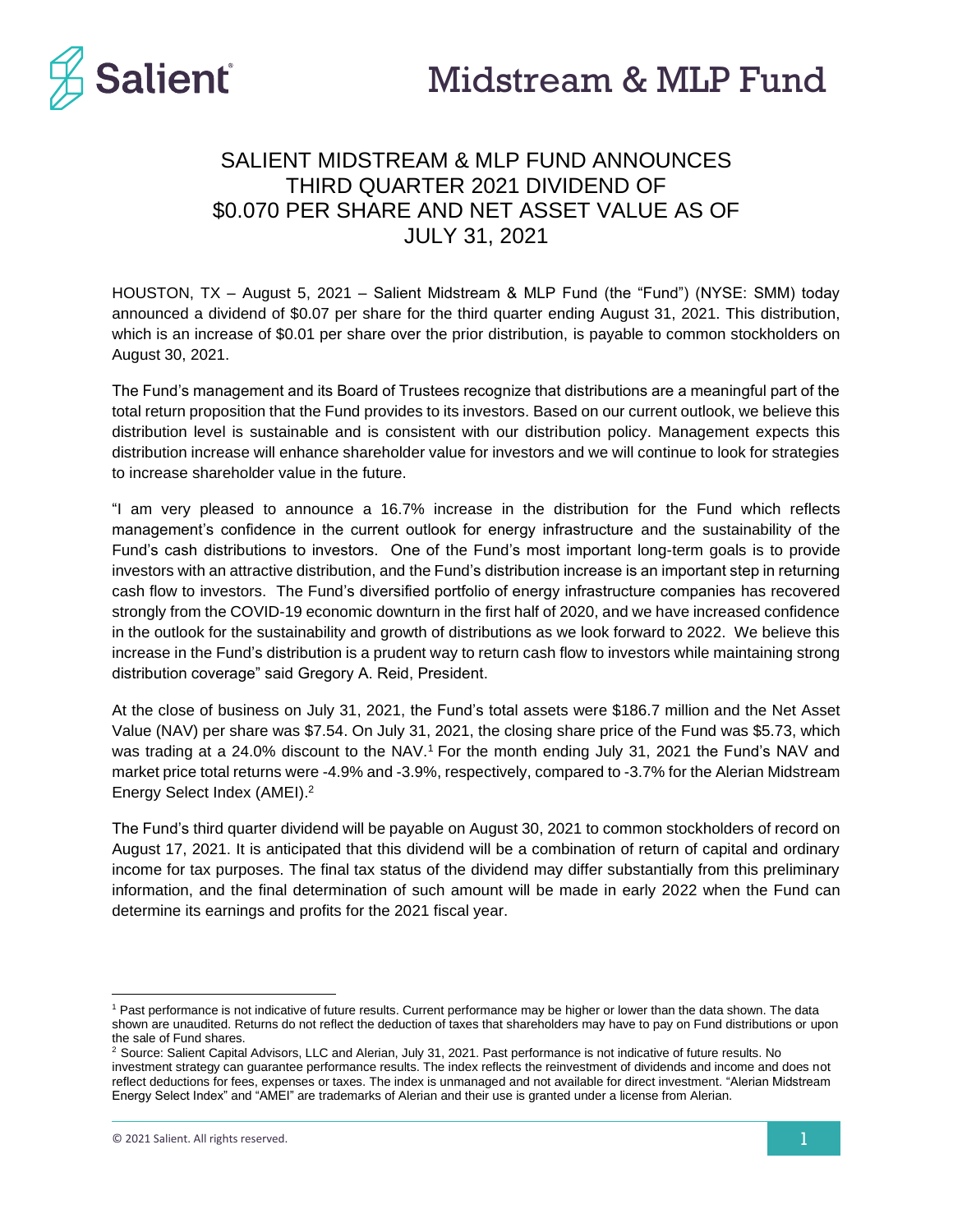The Fund's quarterly dividends per share over the past year are shown below:<sup>3</sup>

| Amount  | Payable Date      | Ex-Date           | <b>Record Date</b> |
|---------|-------------------|-------------------|--------------------|
| \$0.070 | August 30, 2021   | August 16, 2021   | August 17, 2021    |
| \$0.060 | May 27, 2021      | May 17, 2021      | May 18, 2021       |
| \$0.060 | February 25, 2021 | February 16, 2021 | February 17, 2021  |
| \$0.060 | November 27, 2020 | November 16, 2020 | November 17, 2020  |
| \$0.060 | August 28, 2020   | August 17, 2020   | August 18, 2020    |

Past performance is not indicative of future results.

The Fund distributions are comprised of distributable cash flow generated from its portfolio investments plus any realized capital gains. The tax characteristics of the historical distributions can be found on [www.salientpartners.com/strategies/salient-midstream-mlp-fund/](http://www.salientpartners.com/strategies/salient-midstream-mlp-fund/)

The Fund's investment allocation as of July 31, 2021 is shown in the pie chart below:



For illustrative purposes only. Figures are based on the Fund's gross assets ex-cash. Source: Salient Capital Advisors, LLC, July 31, 2021.

<sup>&</sup>lt;sup>3</sup> The amount of dividends may vary depending on a number of factors. As portfolio and market conditions change, the rate of distributions on Fund common shares could change. A portion of the Fund's returns may be comprised of ordinary income, return of capital and net realized capital gains. The Fund will determine the tax characteristics of all Fund dividends after the end of the calendar year and will provide shareholders such information at that time.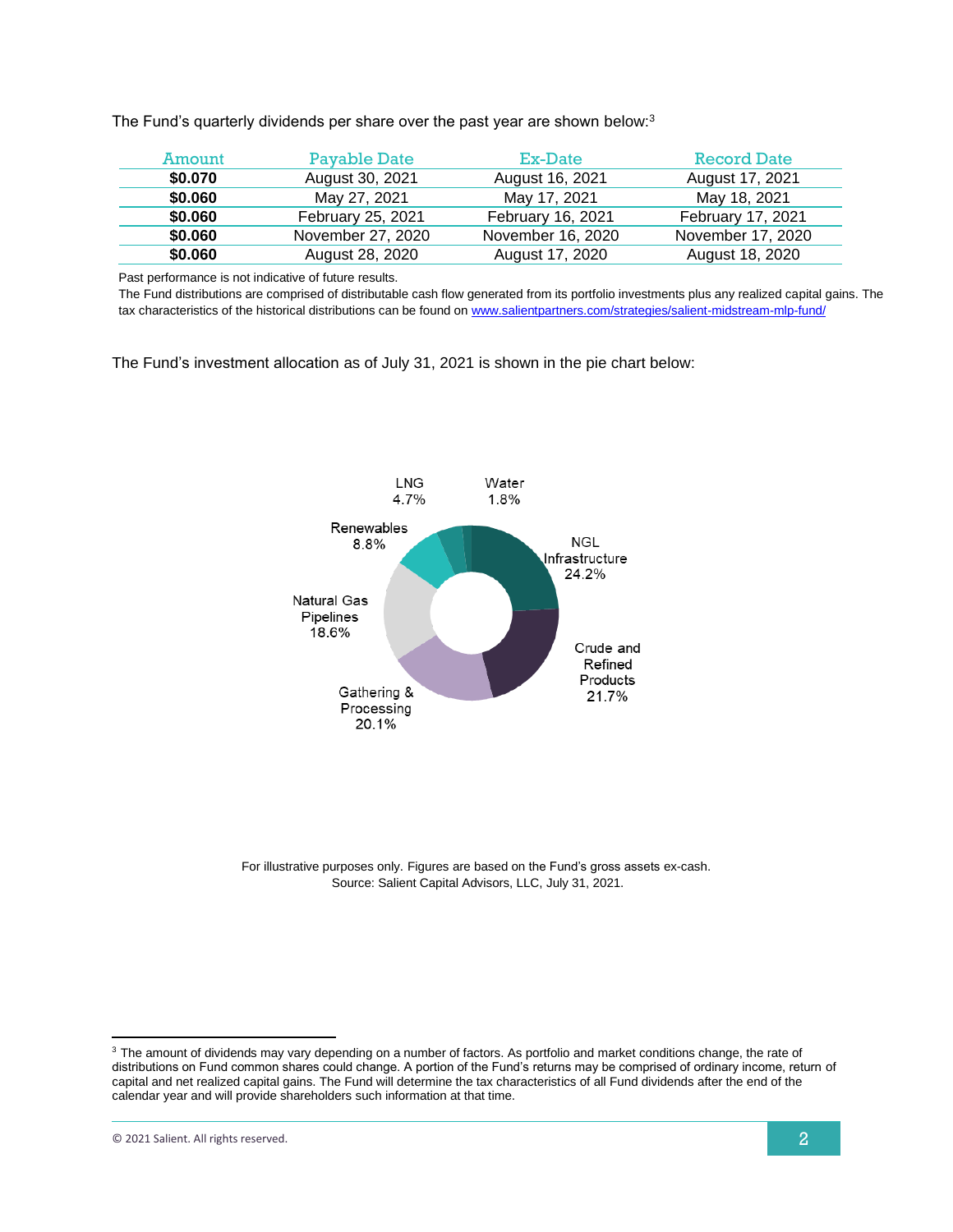| No.             | Symbol        | <b>Name</b>                               | Country              | <b>Asset Type</b> | Weight |
|-----------------|---------------|-------------------------------------------|----------------------|-------------------|--------|
|                 |               | EMG Utica   Offshore Co-<br>Investment LP | United States        | C-Corp            | 9.0%   |
| $\mathcal{P}$   | <b>WMB</b>    | The Williams Companies, Inc.              | <b>United States</b> | C-Corp            | 6.9%   |
| 3               | EТ            | Energy Transfer, L.P.                     | <b>United States</b> | <b>MLP</b>        | 5.7%   |
| 4               | <b>MPLX</b>   | MPLX, L.P.                                | <b>United States</b> | <b>MLP</b>        | 5.5%   |
| 5               | <b>OKE</b>    | ONEOK, Inc.                               | <b>United States</b> | C-Corp            | 5.5%   |
| 6               | <b>PAGP</b>   | Plains GP Holdings, L.P.                  | <b>United States</b> | C-Corp            | 5.0%   |
| 7               | PPL CN        | Pembina Pipeline Corp.                    | Canada               | C-Corp            | 4.9%   |
| 8               | <b>LNG</b>    | Cheniere Energy, Inc.                     | <b>United States</b> | C-Corp            | 4.7%   |
| 9               | <b>ENB</b>    | Enbridge, Inc.                            | Canada               | C-Corp            | 4.7%   |
| 10 <sub>1</sub> | <b>KEY CN</b> | Keyera Corp.                              | Canada               | C-Corp            | 4.4%   |
|                 |               |                                           |                      |                   | 56.3%  |

The Fund's top ten holdings as of July 31, 2021 are shown below: 4

For illustrative purposes only. Current and future holdings are subject to change and risk and are not recommendations to buy or sell any security. Figures are based on the Fund's gross assets ex-cash. Source: Salient Capital Advisors, LLC, July 31, 2021.

The Fund's unaudited balance sheet as of July 31, 2021 is shown below:

## **Salient Midstream & MLP Fund Balance Sheet July 31, 2021 (Unaudited)**

| <b>Assets</b>             | (in millions) |
|---------------------------|---------------|
| Investments               | \$185.7       |
| <b>Other Assets</b>       | 0.9           |
| Cash and Cash Equivalents | 0.1           |
| <b>Total Assets</b>       | \$186.7       |
|                           |               |
| <b>Liabilities</b>        |               |
| Line of Credit Payable    | \$52.5        |
| <b>Other Liabilities</b>  | 0.5           |
| <b>Total Liabilities</b>  | \$53.0        |
| <b>Net Assets</b>         | \$133.7       |

The Fund had 17.7 million common shares outstanding as of July 31, 2021.

Past performance is not indicative of future results.

###

<sup>4</sup> Fund shares do not represent a deposit or obligation of, and are not guaranteed or endorsed by, any bank or other insured depository institution, and are not federally insured by the Federal Deposit Insurance Corporation, the Federal Reserve Board or any other government agency. Data are based on total market value of Fund investments unless otherwise indicated. The data provided are for informational purposes only and are not intended for trading purposes.